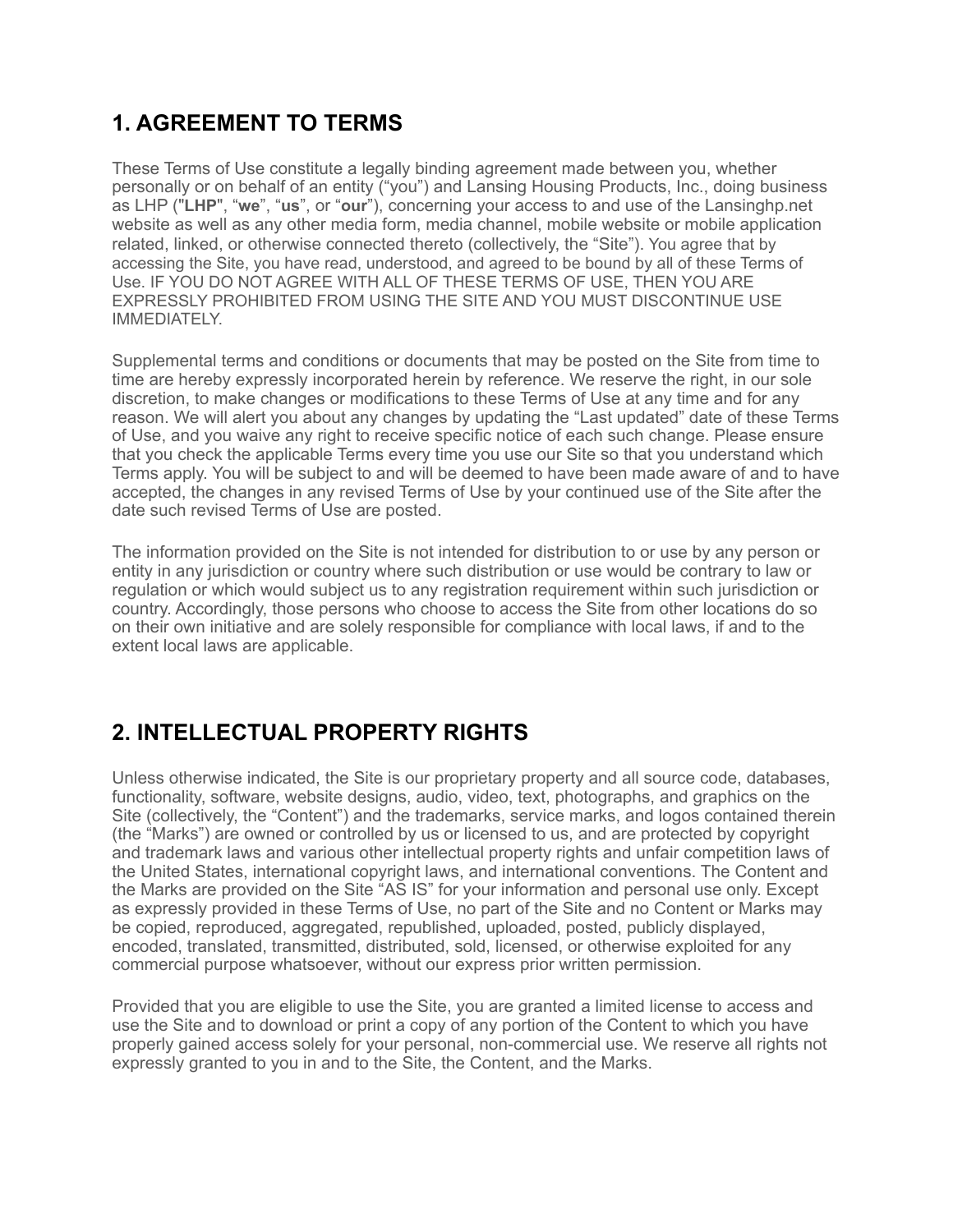# **3. USER REPRESENTATIONS**

By using the Site, you represent and warrant that: (1) you have the legal capacity and you agree to comply with these Terms of Use; (2) you are not a minor in the jurisdiction in which you reside; (3) you will not access the Site through automated or non-human means, whether through a bot, script or otherwise; (4) you will not use the Site for any illegal or unauthorized purpose; and (5) your use of the Site will not violate any applicable law or regulation.

If you provide any information that is untrue, inaccurate, not current, or incomplete, we have the right to suspend or terminate your account and refuse any and all current or future use of the Site (or any portion thereof).

# **4. PRODUCTS**

We make every effort to display as accurately as possible the colors, features, specifications, and details of the products available on the Site. However, we do not guarantee that the colors, features, specifications, and details of the products will be accurate, complete, reliable, current, or free of other errors, and your electronic display may not accurately reflect the actual colors and details of the products. All products are subject to availability, and we cannot guarantee that items will be in stock. We reserve the right to discontinue any products at any time for any reason. Prices for all products are subject to change.

#### **5. PURCHASES AND PAYMENT**

#### We accept the following forms of payment:

You agree to provide current, complete, and accurate purchase and account information for all purchases made via the Site. You further agree to promptly update account and payment information, including email address, payment method, and payment card expiration date, so that we can complete your transactions and contact you as needed. Sales tax will be added to the price of purchases as deemed required by us. We may change prices at any time. All payments shall be in U.S. Dollars.

You agree to pay all charges at the prices then in effect for your purchases and any applicable shipping fees, and you authorize us to charge your chosen payment provider for any such amounts upon placing your order. We reserve the right to correct any errors or mistakes in pricing, even if we have already requested or received payment.

We reserve the right to refuse any order placed through the Site. We may, in our sole discretion, limit or cancel quantities purchased per person, per household, or per order. These restrictions may include orders placed by or under the same customer account, the same payment method, and/or orders that use the same billing or shipping address. We reserve the right to limit or prohibit orders that, in our sole judgment, appear to be placed by dealers, resellers, or distributors.

## **6. PROHIBITED ACTIVITIES**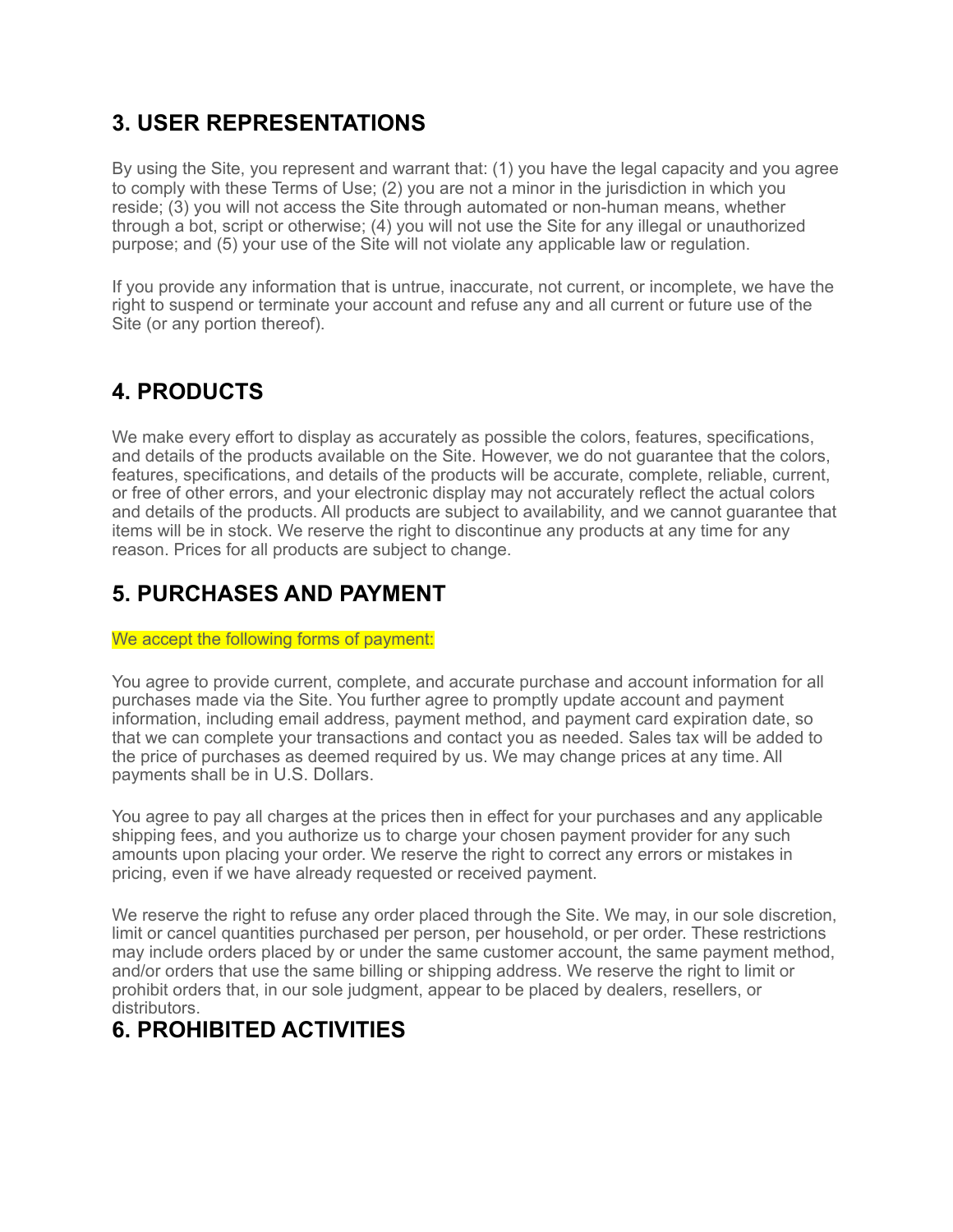You may not access or use the Site for any purpose other than that for which we make the Site available. The Site may not be used in connection with any commercial endeavors except those that are specifically endorsed or approved by us.

As a user of the Site, you agree not to:

- **EXECT** Systematically retrieve data or other content from the Site to create or compile, directly or indirectly, a collection, compilation, database, or directory without written permission from us.
- **EXECT** Trick, defraud, or mislead us and other users, especially in any attempt to learn sensitive account information such as user passwords.
- **EXECT** Circumvent, disable, or otherwise interfere with security-related features of the Site, including features that prevent or restrict the use or copying of any Content or enforce limitations on the use of the Site and/or the Content contained therein.
- Disparage, tarnish, or otherwise harm, in our opinion, us and/or the Site.
- Use any information obtained from the Site in order to harass, abuse, or harm another person.
- Make improper use of our support services or submit false reports of abuse or misconduct.
- **■** Use the Site in a manner inconsistent with any applicable laws or regulations.
- Engage in unauthorized framing of or linking to the Site.
- Upload or transmit (or attempt to upload or to transmit) viruses. Trojan horses, or other material, including excessive use of capital letters and spamming (continuous posting of repetitive text), that interferes with any party's uninterrupted use and enjoyment of the Site or modifies, impairs, disrupts, alters, or interferes with the use, features, functions, operation, or maintenance of the Site.
- Engage in any automated use of the system, such as using scripts to send comments or messages, or using any data mining, robots, or similar data gathering and extraction tools.
- Delete the copyright or other proprietary rights notice from any Content.
- Attempt to impersonate another user or person or use the username of another user.
- Upload or transmit (or attempt to upload or to transmit) any material that acts as a passive or active information collection or transmission mechanism, including without limitation, clear graphics interchange formats ("gifs"), 1×1 pixels, web bugs, cookies, or other similar devices (sometimes referred to as "spyware" or "passive collection mechanisms" or "pcms").
- **EXECT** Interfere with, disrupt, or create an undue burden on the Site or the networks or services connected to the Site.
- **EXECT** Harass, annoy, intimidate, or threaten any of our employees or agents engaged in providing any portion of the Site to you.
- **EXECT** Attempt to bypass any measures of the Site designed to prevent or restrict access to the Site, or any portion of the Site.
- Copy or adapt the Site's software, including but not limited to Flash, PHP, HTML, JavaScript, or other code.
- **Except as permitted by applicable law, decipher, decompile, disassemble, or reverse** engineer any of the software comprising or in any way making up a part of the Site.
- **Except as may be the result of standard search engine or Internet browser usage, use,** launch, develop, or distribute any automated system, including without limitation, any spider,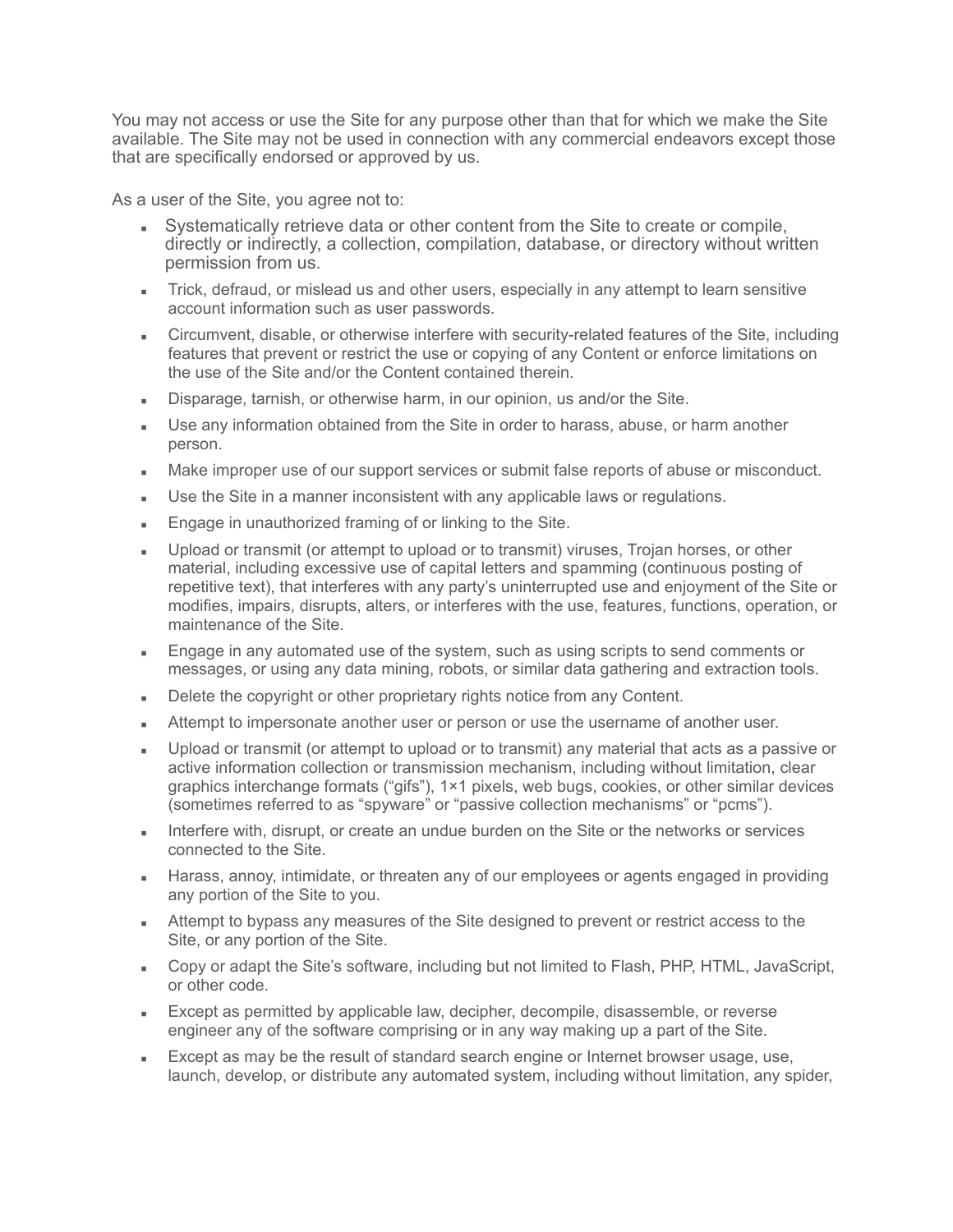robot, cheat utility, scraper, or offline reader that accesses the Site, or using or launching any unauthorized script or other software.

- **Use a buying agent or purchasing agent to make purchases on the Site.**
- **■** Make any unauthorized use of the Site, including collecting usernames and/or email addresses of users by electronic or other means for the purpose of sending unsolicited email, or creating user accounts by automated means or under false pretenses.
- **■** Use the Site as part of any effort to compete with us or otherwise use the Site and/or the Content for any revenue-generating endeavor or commercial enterprise.

#### **7. USER GENERATED CONTRIBUTIONS**

The Site does not offer users to submit or post content. We may provide you with the opportunity to create, submit, post, display, transmit, perform, publish, distribute, or broadcast content and materials to us or on the Site, including but not limited to text, writings, video, audio, photographs, graphics, comments, suggestions, or personal information or other material (collectively, "Contributions"). Contributions may be viewable by other users of the Site and through third-party websites. As such, any Contributions you transmit may be treated in accordance with the Site Privacy Policy. When you create or make available any Contributions, you thereby represent and warrant that:

- The creation, distribution, transmission, public display, or performance, and the accessing, downloading, or copying of your Contributions do not and will not infringe the proprietary rights, including but not limited to the copyright, patent, trademark, trade secret, or moral rights of any third party.
- You are the creator and owner of or have the necessary licenses, rights, consents, releases, and permissions to use and to authorize us, the Site, and other users of the Site to use your Contributions in any manner contemplated by the Site and these Terms of Use.
- You have the written consent, release, and/or permission of each and every identifiable individual person in your Contributions to use the name or likeness of each and every such identifiable individual person to enable inclusion and use of your Contributions in any manner contemplated by the Site and these Terms of Use.
- **EXECUTE:** Your Contributions are not false, inaccurate, or misleading.
- Your Contributions are not unsolicited or unauthorized advertising, promotional materials, pyramid schemes, chain letters, spam, mass mailings, or other forms of solicitation.
- Your Contributions are not obscene, lewd, lascivious, filthy, violent, harassing, libelous, slanderous, or otherwise objectionable (as determined by us).
- Your Contributions do not ridicule, mock, disparage, intimidate, or abuse anyone.
- Your Contributions are not used to harass or threaten (in the legal sense of those terms) any other person and to promote violence against a specific person or class of people.
- **EXECT** Your Contributions do not violate any applicable law, regulation, or rule.
- Your Contributions do not violate the privacy or publicity rights of any third party.
- Your Contributions do not violate any applicable law concerning child pornography, or otherwise intended to protect the health or well-being of minors;
- **EXECT** Your Contributions do not include any offensive comments that are connected to race, national origin, gender, sexual preference, or physical handicap.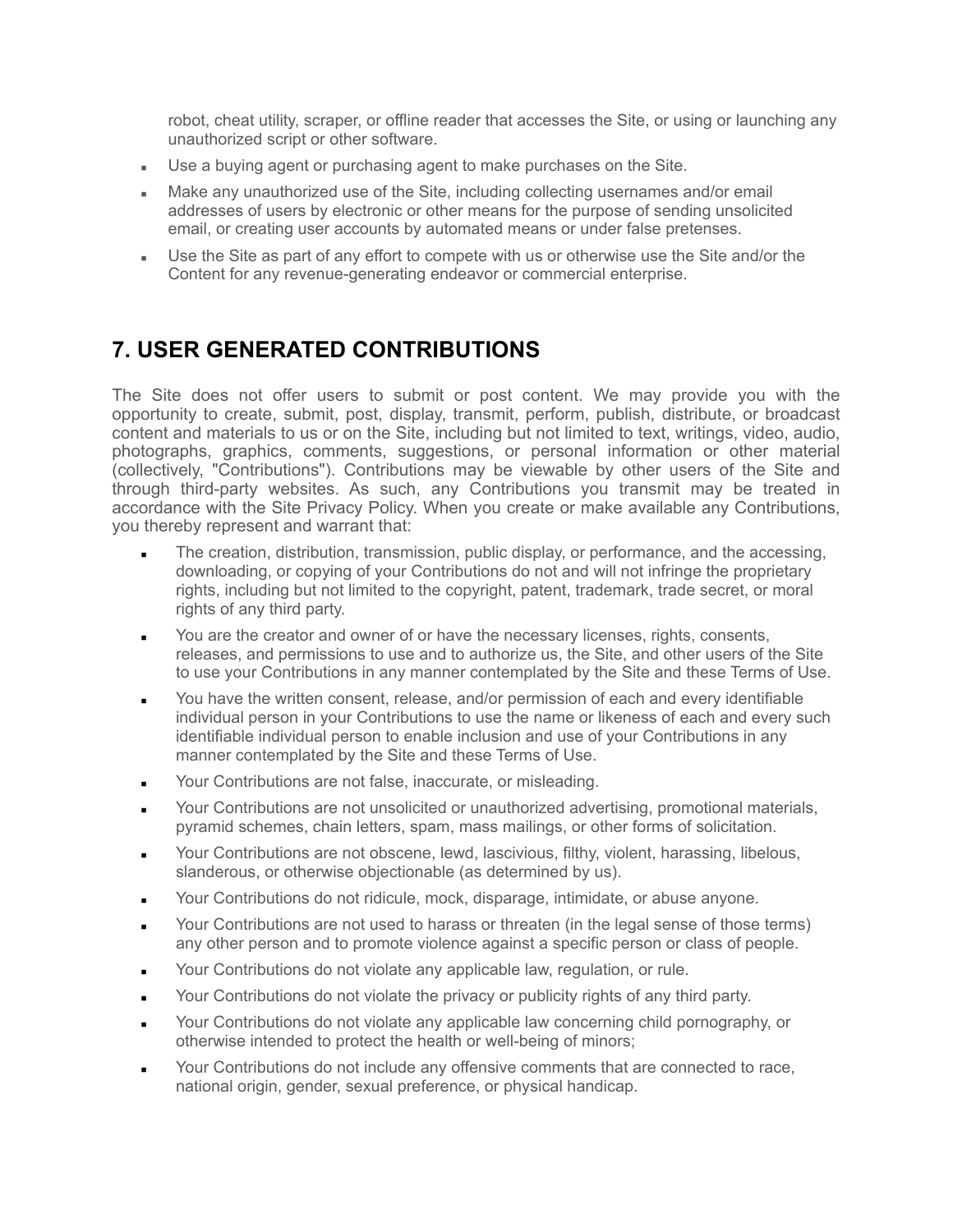Your Contributions do not otherwise violate, or link to material that violates, any provision of these Terms of Use, or any applicable law or regulation.

Any use of the Site or the Marketplace Offerings in violation of the foregoing violates these Terms of Use and may result in, among other things, termination, or suspension of your rights to use the Site and the Marketplace Offerings.

#### **8. CONTRIBUTION LICENSE**

You and Site agree that we may access, store, process, and use any information and personal data that you provide following the terms of the Privacy Policy and your choices (including settings).

By submitting suggestions or other feedback regarding the Site, you agree that we can use and share such feedback for any purpose without compensation to you.

We do not assert any ownership over your Contributions. You retain full ownership of all of your Contributions and any intellectual property rights, or other proprietary rights associated with your Contributions. We are not liable for any statements or representations in your Contributions provided by you in any area on the Site. You are solely responsible for your Contributions to the Site, and you expressly agree to exonerate us from any and all responsibility and to refrain from any legal action against us regarding your Contributions.

#### **9. SUBMISSIONS**

You acknowledge and agree that any questions, comments, suggestions, ideas, feedback, or other information regarding the Site or the Marketplace Offerings ("Submissions") provided by you to us are non-confidential and shall become our sole property. We shall own exclusive rights, including all intellectual property rights, and shall be entitled to the unrestricted use and dissemination of these Submissions for any lawful purpose, commercial or otherwise, without acknowledgment or compensation to you. You hereby waive all moral rights to any such Submissions, and you hereby warrant that any such Submissions are original with you or that you have the right to submit such Submissions. You agree there shall be no recourse against us for any alleged or actual infringement or misappropriation of any proprietary right in your Submissions.

## **10. SITE MANAGEMENT**

We reserve the right, but not the obligation, to: (1) monitor the Site for violations of these Terms of Use; (2) take appropriate legal action against anyone who, in our sole discretion, violates the law or these Terms of Use, including without limitation, reporting such user to law enforcement authorities; (3) in our sole discretion and without limitation, refuse, restrict access to, limit the availability of, or disable (to the extent technologically feasible) any of your Contributions or any portion thereof; (4) in our sole discretion and without limitation, notice, or liability, to remove from the Site or otherwise disable all files and content that are excessive in size or are in any way burdensome to our systems; and (5) otherwise manage the Site in a manner designed to protect our rights and property and to facilitate the proper functioning of the Site and the Marketplace Offerings.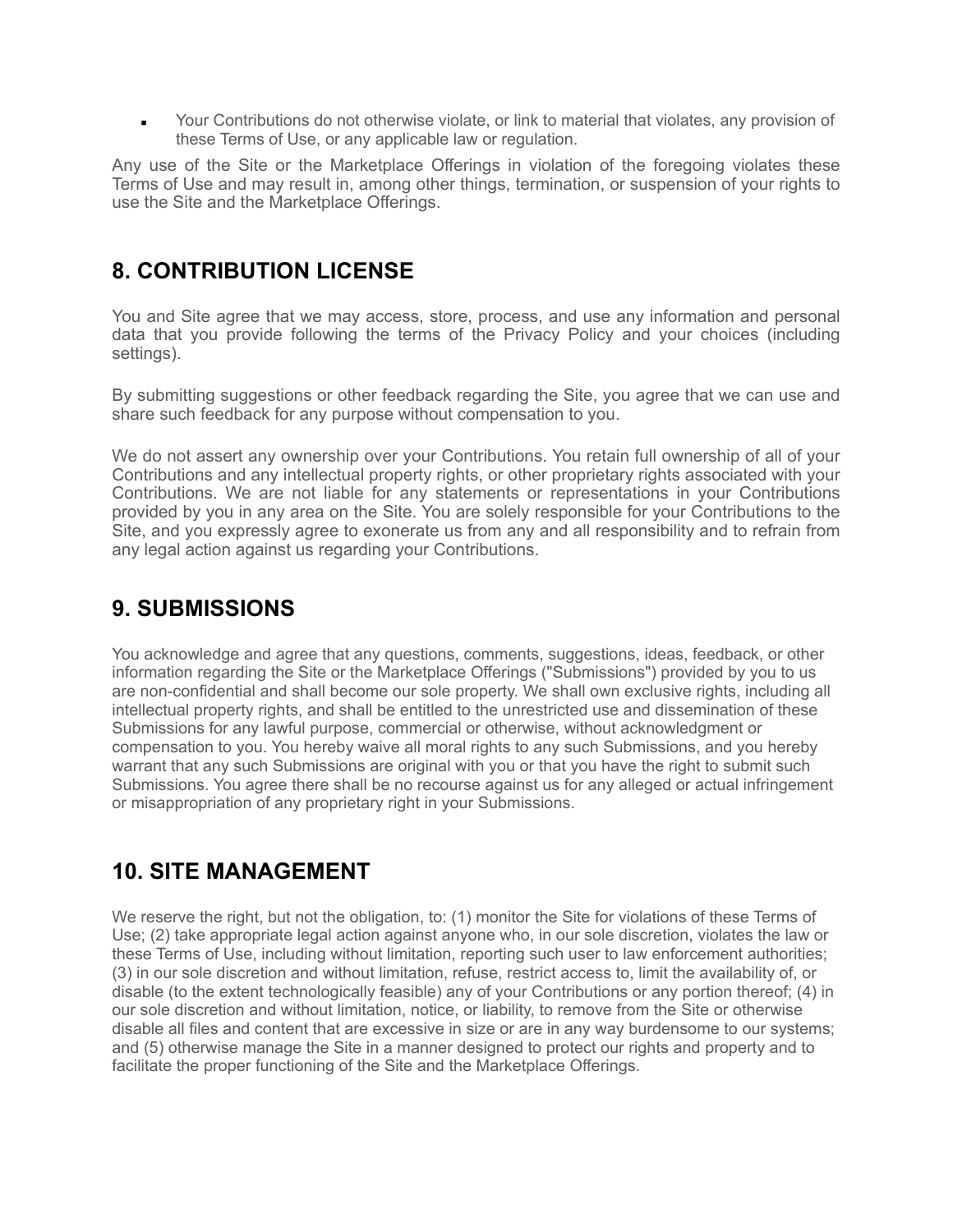# **11. TERM AND TERMINATION**

These Terms of Use shall remain in full force and effect while you use the Site. WITHOUT LIMITING ANY OTHER PROVISION OF THESE TERMS OF USE, WE RESERVE THE RIGHT TO, IN OUR SOLE DISCRETION AND WITHOUT NOTICE OR LIABILITY, DENY ACCESS TO AND USE OF THE SITE AND THE MARKETPLACE OFFERINGS (INCLUDING BLOCKING CERTAIN IP ADDRESSES), TO ANY PERSON FOR ANY REASON OR FOR NO REASON, INCLUDING WITHOUT LIMITATION FOR BREACH OF ANY REPRESENTATION, WARRANTY, OR COVENANT CONTAINED IN THESE TERMS OF USE OR OF ANY APPLICABLE LAW OR REGULATION. WE MAY TERMINATE YOUR USE OR PARTICIPATION IN THE SITE AND THE MARKETPLACE OFFERINGS OR DELETE ANY CONTENT OR INFORMATION THAT YOU POSTED AT ANY TIME, WITHOUT WARNING, IN OUR SOLE **DISCRETION** 

If we terminate or suspend your account for any reason, you are prohibited from registering and creating a new account under your name, a fake or borrowed name, or the name of any third party, even if you may be acting on behalf of the third party. In addition to terminating or suspending your account, we reserve the right to take appropriate legal action, including without limitation pursuing civil, criminal, and injunctive redress.

## **12. MODIFICATIONS AND INTERRUPTIONS**

We reserve the right to change, modify, or remove the contents of the Site at any time or for any reason at our sole discretion without notice. However, we have no obligation to update any information on our Site. We also reserve the right to modify or discontinue all or part of the Marketplace Offerings without notice at any time. We will not be liable to you or any third party for any modification, price change, suspension, or discontinuance of the Site or the Marketplace Offerings.

We cannot guarantee the Site and the Marketplace Offerings will be available at all times. We may experience hardware, software, or other problems or need to perform maintenance related to the Site, resulting in interruptions, delays, or errors. We reserve the right to change, revise, update, suspend, discontinue, or otherwise modify the Site or the Marketplace Offerings at any time or for any reason without notice to you. You agree that we have no liability whatsoever for any loss, damage, or inconvenience caused by your inability to access or use the Site or the Marketplace Offerings during any downtime or discontinuance of the Site or the Marketplace Offerings. Nothing in these Terms of Use will be construed to obligate us to maintain and support the Site or the Marketplace Offerings or to supply any corrections, updates, or releases in connection therewith.

## **13. GOVERNING LAW**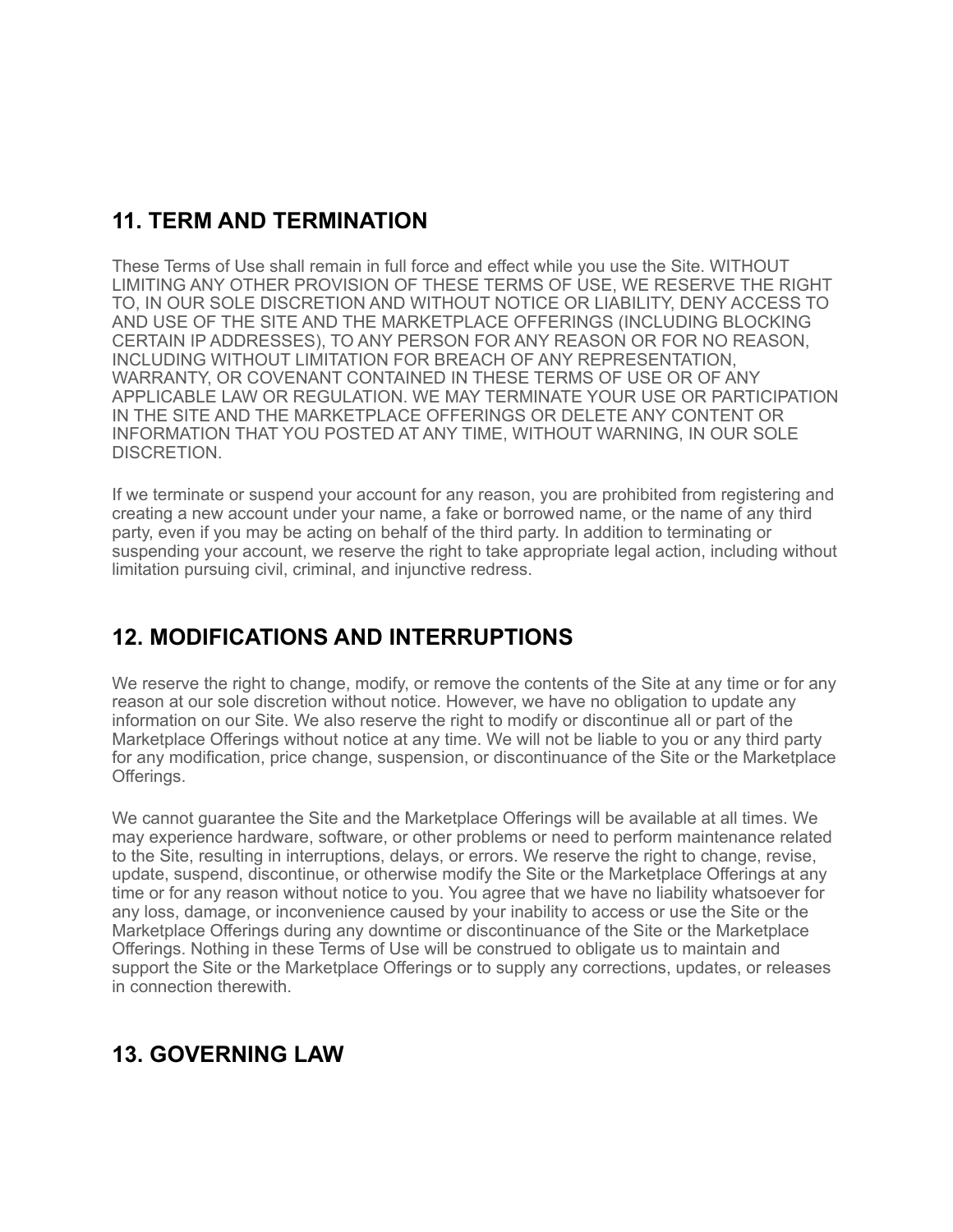These Terms of Use and your use of the Site and the Marketplace Offerings are governed by and construed in accordance with the laws of the State of Iowa applicable to agreements made and to be entirely performed within the State of Iowa, without regard to its conflict of law principles.

#### **14. DISPUTE RESOLUTION**

#### **Informal Negotiations**

To expedite resolution and control the cost of any dispute, controversy, or claim related to these Terms of Use (each "Dispute" and collectively, the "Disputes") brought by either you or us (individually, a "Party" and collectively, the "Parties"), the Parties agree to first attempt to negotiate any Dispute (except those Disputes expressly provided below) informally for at least 90 days before initiating arbitration. Such informal negotiations commence upon written notice from one Party to the other Party.

#### **Exceptions to Informal Negotiations and Arbitration**

The Parties agree that the following Disputes are not subject to the above provisions concerning informal negotiations binding arbitration: (a) any Disputes seeking to enforce or protect, or concerning the validity of, any of the intellectual property rights of a Party; (b) any Dispute related to, or arising from, allegations of theft, piracy, invasion of privacy, or unauthorized use; and (c) any claim for injunctive relief. If this provision is found to be illegal or unenforceable, then neither Party will elect to arbitrate any Dispute falling within that portion of this provision found to be illegal or unenforceable and such Dispute shall be decided by a court of competent jurisdiction within the courts listed for jurisdiction above, and the Parties agree to submit to the personal jurisdiction of that court.

## **15. CORRECTIONS**

There may be information on the Site that contains typographical errors, inaccuracies, or omissions that may relate to the Marketplace Offerings, including descriptions, pricing, availability, and various other information. We reserve the right to correct any errors, inaccuracies, or omissions and to change or update the information on the Site at any time, without prior notice.

## **16. DISCLAIMER**

THE SITE IS PROVIDED ON AN AS-IS AND AS-AVAILABLE BASIS. YOU AGREE THAT YOUR USE OF THE SITE SERVICES WILL BE AT YOUR SOLE RISK. TO THE FULLEST EXTENT PERMITTED BY LAW, WE DISCLAIM ALL WARRANTIES, EXPRESS OR IMPLIED, IN CONNECTION WITH THE SITE AND YOUR USE THEREOF, INCLUDING, WITHOUT LIMITATION, THE IMPLIED WARRANTIES OF MERCHANTABILITY, FITNESS FOR A PARTICULAR PURPOSE, AND NON-INFRINGEMENT. WE MAKE NO WARRANTIES OR REPRESENTATIONS ABOUT THE ACCURACY OR COMPLETENESS OF THE SITE'S CONTENT OR THE CONTENT OF ANY WEBSITES LINKED TO THIS SITE AND WE WILL ASSUME NO LIABILITY OR RESPONSIBILITY FOR ANY (1) ERRORS, MISTAKES, OR INACCURACIES OF CONTENT AND MATERIALS, (2) PERSONAL INJURY OR PROPERTY DAMAGE, OF ANY NATURE WHATSOEVER, RESULTING FROM YOUR ACCESS TO AND USE OF THE SITE, (3) ANY UNAUTHORIZED ACCESS TO OR USE OF OUR SECURE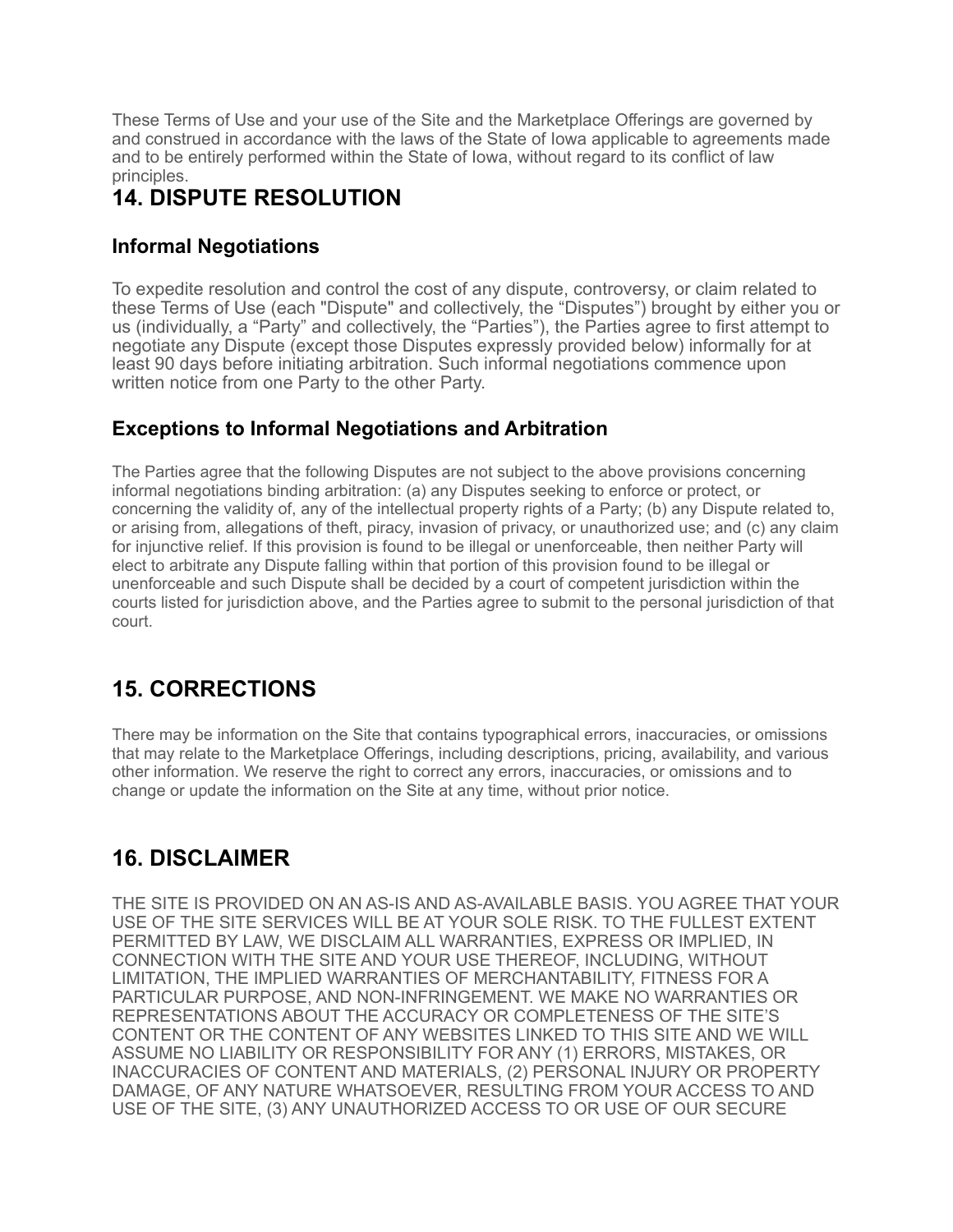SERVERS AND/OR ANY AND ALL PERSONAL INFORMATION AND/OR FINANCIAL INFORMATION STORED THEREIN, (4) ANY INTERRUPTION OR CESSATION OF TRANSMISSION TO OR FROM THE SITE, (5) ANY BUGS, VIRUSES, TROJAN HORSES, OR THE LIKE WHICH MAY BE TRANSMITTED TO OR THROUGH THE SITE BY ANY THIRD PARTY, AND/OR (6) ANY ERRORS OR OMISSIONS IN ANY CONTENT AND MATERIALS OR FOR ANY LOSS OR DAMAGE OF ANY KIND INCURRED AS A RESULT OF THE USE OF ANY CONTENT POSTED, TRANSMITTED, OR OTHERWISE MADE AVAILABLE VIA THE SITE. WE DO NOT WARRANT, ENDORSE, GUARANTEE, OR ASSUME RESPONSIBILITY FOR ANY PRODUCT OR SERVICE ADVERTISED OR OFFERED BY A THIRD PARTY THROUGH THE SITE, ANY HYPERLINKED WEBSITE, OR ANY WEBSITE OR MOBILE APPLICATION FEATURED IN ANY BANNER OR OTHER ADVERTISING, AND WE WILL NOT BE A PARTY TO OR IN ANY WAY BE RESPONSIBLE FOR MONITORING ANY TRANSACTION BETWEEN YOU AND ANY THIRD-PARTY PROVIDERS OF PRODUCTS OR SERVICES. AS WITH THE PURCHASE OF A PRODUCT OR SERVICE THROUGH ANY MEDIUM OR IN ANY ENVIRONMENT, YOU SHOULD USE YOUR BEST JUDGMENT AND EXERCISE CAUTION WHERE APPROPRIATE.

## **17. LIMITATIONS OF LIABILITY**

IN NO EVENT WILL WE OR OUR DIRECTORS, EMPLOYEES, OR AGENTS BE LIABLE TO YOU OR ANY THIRD PARTY FOR ANY DIRECT, INDIRECT, CONSEQUENTIAL, EXEMPLARY, INCIDENTAL, SPECIAL, OR PUNITIVE DAMAGES, INCLUDING LOST PROFIT, LOST REVENUE, LOSS OF DATA, OR OTHER DAMAGES ARISING FROM YOUR USE OF THE SITE, EVEN IF WE HAVE BEEN ADVISED OF THE POSSIBILITY OF SUCH DAMAGES. NOTWITHSTANDING ANYTHING TO THE CONTRARY CONTAINED HEREIN, OUR LIABILITY TO YOU FOR ANY CAUSE WHATSOEVER AND REGARDLESS OF THE FORM OF THE ACTION, WILL AT ALL TIMES BE LIMITED TO THE LESSER OF THE AMOUNT PAID, IF ANY, BY YOU TO US OR LHP. CERTAIN US STATE LAWS AND INTERNATIONAL LAWS DO NOT ALLOW LIMITATIONS ON IMPLIED WARRANTIES OR THE EXCLUSION OR LIMITATION OF CERTAIN DAMAGES. IF THESE LAWS APPLY TO YOU, SOME OR ALL OF THE ABOVE DISCLAIMERS OR LIMITATIONS MAY NOT APPLY TO YOU, AND YOU MAY HAVE ADDITIONAL RIGHTS.

## **18. INDEMNIFICATION**

You agree to defend, indemnify, and hold us harmless, including our subsidiaries, affiliates, and all of our respective officers, agents, partners, and employees, from and against any loss, damage, liability, claim, or demand, including reasonable attorneys' fees and expenses, made by any third party due to or arising out of: (1) use of the Site; (2) breach of these Terms of Use; (3) any breach of your representations and warranties set forth in these Terms of Use; (4) your violation of the rights of a third party, including but not limited to intellectual property rights; or (5) any overt harmful act toward any other user of the Site with whom you connected via the Site. Notwithstanding the foregoing, we reserve the right, at your expense, to assume the exclusive defense and control of any matter for which you are required to indemnify us, and you agree to cooperate, at your expense, with our defense of such claims. We will use reasonable efforts to notify you of any such claim, action, or proceeding which is subject to this indemnification upon becoming aware of it.

## **19. USER DATA**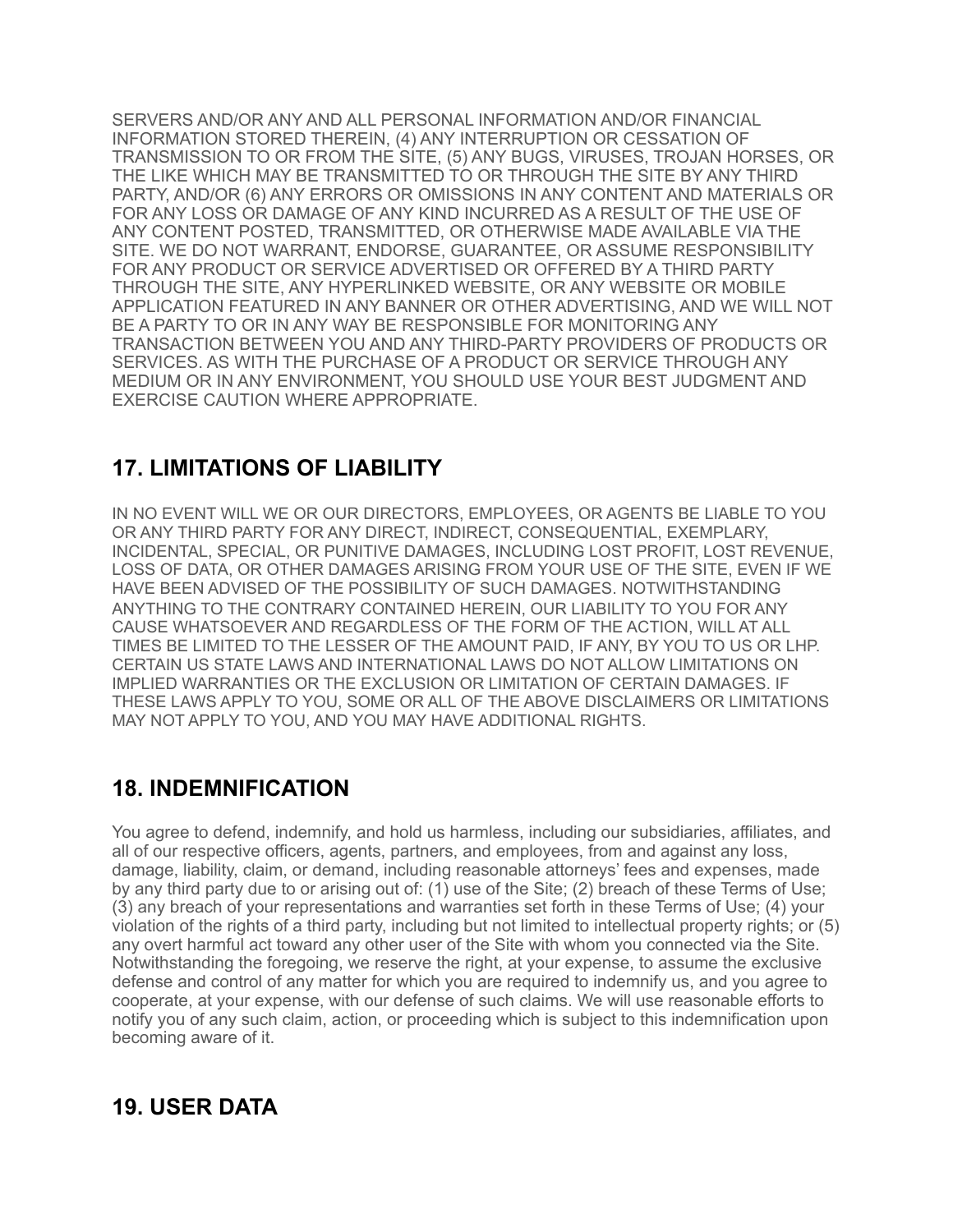We will maintain certain data that you transmit to the Site for the purpose of managing the performance of the Site, as well as data relating to your use of the Site. Although we perform regular routine backups of data, you are solely responsible for all data that you transmit or that relates to any activity you have undertaken using the Site. You agree that we shall have no liability to you for any loss or corruption of any such data, and you hereby waive any right of action against us arising from any such loss or corruption of such data.

#### **20. ELECTRONIC COMMUNICATIONS, TRANSACTIONS, AND SIGNATURES**

Visiting the Site, sending us emails, and completing online forms constitute electronic communications. You consent to receive electronic communications, and you agree that all agreements, notices, disclosures, and other communications we provide to you electronically, via email and on the Site, satisfy any legal requirement that such communication be in writing. YOU HEREBY AGREE TO THE USE OF ELECTRONIC SIGNATURES, CONTRACTS, ORDERS, AND OTHER RECORDS, AND TO ELECTRONIC DELIVERY OF NOTICES, POLICIES, AND RECORDS OF TRANSACTIONS INITIATED OR COMPLETED BY US OR VIA THE SITE. You hereby waive any rights or requirements under any statutes, regulations, rules, ordinances, or other laws in any jurisdiction which require an original signature or delivery or retention of non-electronic records, or to payments or the granting of credits by any means other than electronic means.

## **21. MISCELLANEOUS**

These Terms of Use and any policies or operating rules posted by us on the Site or in respect to the Site constitute the entire agreement and understanding between you and us. Our failure to exercise or enforce any right or provision of these Terms of Use shall not operate as a waiver of such right or provision. These Terms of Use operate to the fullest extent permissible by law. We may assign any or all of our rights and obligations to others at any time. We shall not be responsible or liable for any loss, damage, delay, or failure to act caused by any cause beyond our reasonable control. If any provision or part of a provision of these Terms of Use is determined to be unlawful, void, or unenforceable, that provision or part of the provision is deemed severable from these Terms of Use and does not affect the validity and enforceability of any remaining provisions. There is no joint venture, partnership, employment or agency relationship created between you and us as a result of these Terms of Use or use of the Site. You agree that these Terms of Use will not be construed against us by virtue of having drafted them. You hereby waive any and all defenses you may have based on the electronic form of these Terms of Use and the lack of signing by the parties hereto to execute these Terms of Use.

## **22. CONTACT US**

In order to resolve a complaint regarding the Site or to receive further information regarding use of the Site, please contact us at: